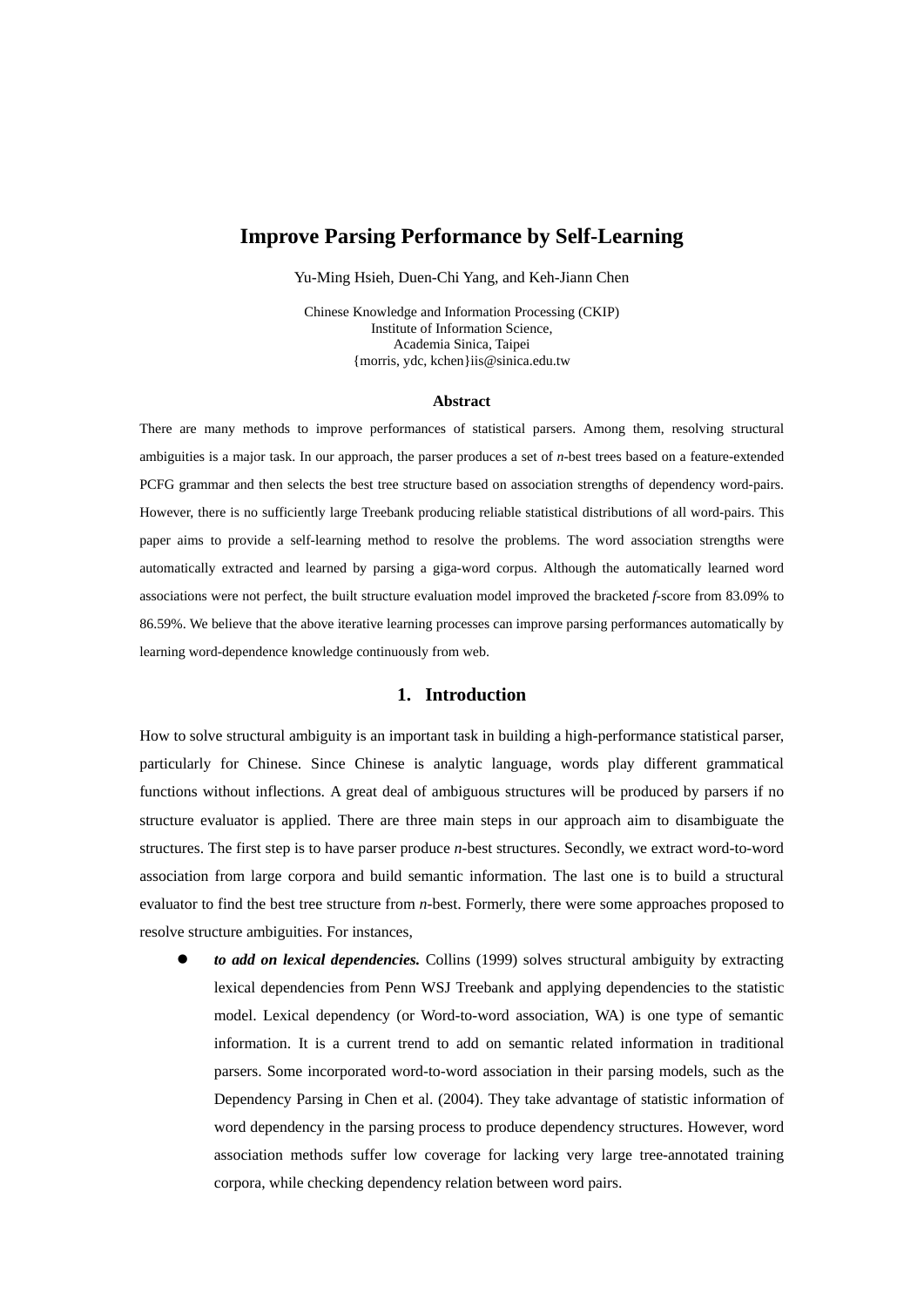- z *to add on word semantic knowledge.* CiLin and HowNet information are used in the statistic model in the experiment of Xiong et al. (2005). Their results prove to solve common parsing mistakes efficiently.
- *to use re-annotation method in grammar rule.* Johnson (1998) thinks that re-annotating each node with the category of its parent category in Treebank is able to improve parsing performance. Klein et al. (2003) proposes internal/external/tag-splitting annotation strategies to obtain better results.
- to build evaluator. Some people re-rank the structure values and find out the best parse (Collins, 2000; Charniak et al., 2005). At first hand, their parser produces a set of candidate parses for each sentence. Later, the reranker finds out the best tree through relevance features. The performance is better that without the reranker.

This paper is going to show a self-learning method to produce imperfect (due to errors produced by automatic parsing) but unlimited amount of word association data to evaluate the *n*-best trees produced by a feature-extended PCFG grammar. The parser with this WA evaluation is considerably superior to those without evaluation.

The organization of the paper is as follows: Section 2 describes how to generate *n*-best trees in a simple way. In Section 3, we account for building word-to-word association and a primitive semantic class as well. As to the design of evaluating model, our probability model, coordination of rule probability and word association probability are presented in section 4. In Section 5 we discuss and explain the experimental data and results. Ambiguities of PoS are to be considered in a practical system. Section 6 deals with further experiment on automatic tagging with PoS. Finally, we offer concluding remarks in section 7.

#### **2. Feature extension of PCFG grammars for producing the** *n***-best trees**

It is clear that Treebanks (Chen et al., 2003) provide not only instances of phrasal structures and word dependencies but also their statistical distributions. Recently, probabilistic preferences for grammar rules and feature dependencies were incorporated to resolve structure-ambiguities and had great improvements on parsing performances. However, the automatic extracted grammars and feature-dependence pairs suffer the problem of low coverage. We proposed different approaches to solve these two different types of low coverage problems. For the low coverage of extracted grammar, a linguistically-motivated grammar generalization method is proposed in Hsieh et al. (2005). And the low coverage of word association pairs is resolved by a self-learning method of automatic parsing and extracting word dependency pairs from very large corpora.

The linguistically-motivated generalized grammars are derived from probabilistic context-free grammars (PCFG) by right-association binarization and feature embedding (Hsieh et al., 2005). The binarized grammars have better coverage than the original grammars directly extracted from treebank. Features are embedded in the lexical and phrasal categories to improve the precision of generalized grammar. The important features adopted in our grammar are described in the following: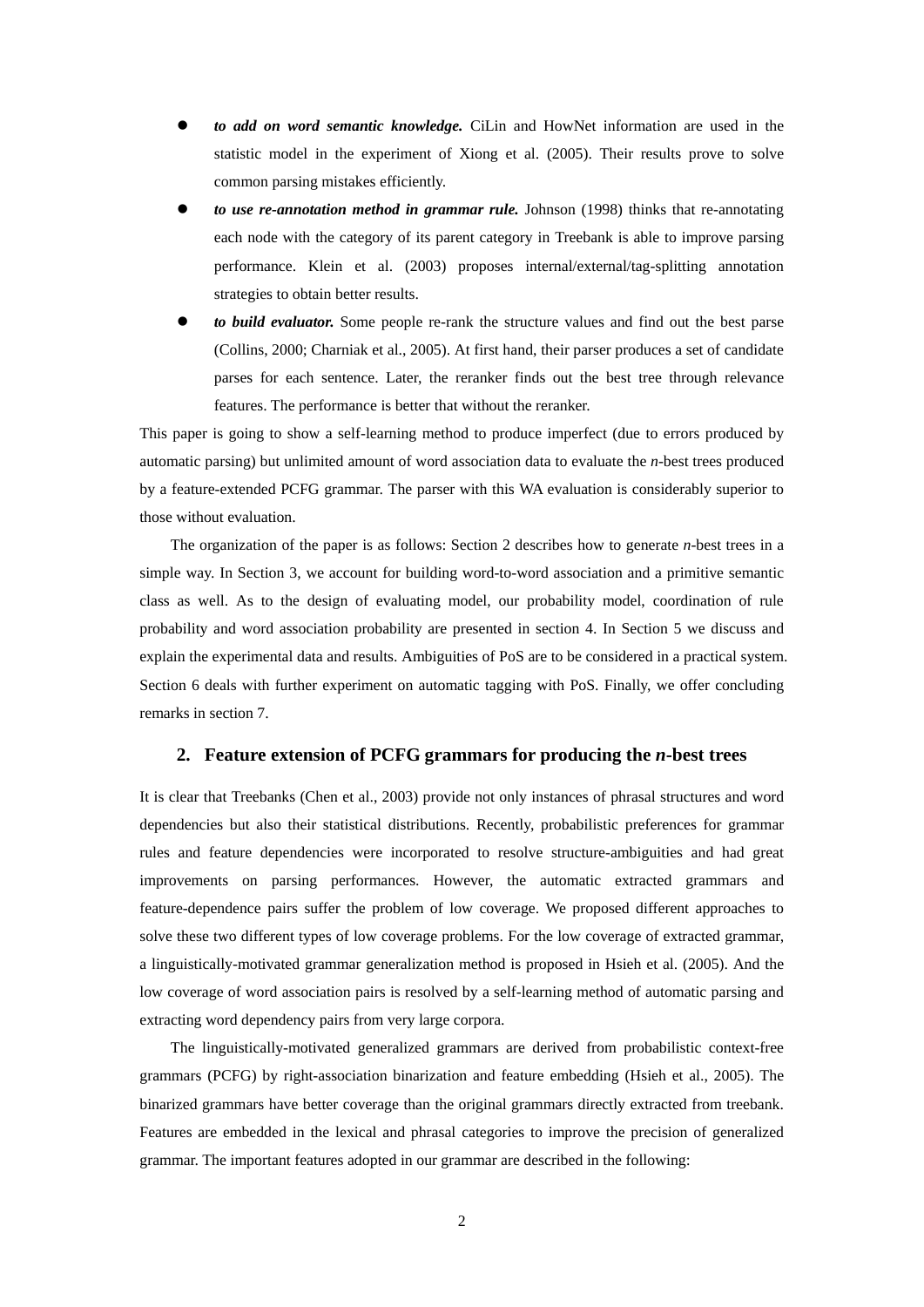| Head (Head feature):<br><b>Example:</b><br><b>Linguistic motivations:</b> | The PoS of phrasal head will propagate all intermediate nodes within the<br>constituent.<br>$S(NP(Head:Nh: #N))S'$ <sub>-Head</sub> -y <sub>F</sub> (Head:VF: $\frac{m}{S'}$ S' <sub>-Head</sub> -y <sub>F</sub> (NP(Head:Nb: $\frac{m}{S'}$ M)<br>VP(Head:VC:撿  NP (Head:Na:球)))))<br>To constrain the sub-categorization frame. |
|---------------------------------------------------------------------------|-----------------------------------------------------------------------------------------------------------------------------------------------------------------------------------------------------------------------------------------------------------------------------------------------------------------------------------|
| Left (Leftmost feature):                                                  | The PoS of the leftmost constitute will propagate one-level to its                                                                                                                                                                                                                                                                |
| <b>Example:</b>                                                           | intermediate mother-node only.<br>$S(NP(Head:Nh: #)   S'_{Head:VF}(Head:VF: #   S'_{NP}(NP(Head:Nb: #   S')_{PP})$                                                                                                                                                                                                                |
| Linguistic motivation:                                                    | VP(Head:VC:撿  NP(Head:Na:球)))))<br>To constrain linear order of constituents.                                                                                                                                                                                                                                                     |
| $Head\ 0/1$<br>(Existence of phrasal head):                               | If phrasal head exists in intermediate node, the nodes will be marked with<br>feature 1; otherwise 0.                                                                                                                                                                                                                             |
| <b>Example:</b>                                                           | $S(NP(Head:Nh:\#))S'_{-1}(Head:VF: \mathbb{H}  S'_{-0}(NP(Head:Nb:\# \mathbb{H}))VP(Head:VC:$<br>输 NP(Head:Na:球)))))                                                                                                                                                                                                              |
| Linguistic motivation:                                                    | To enforce unique phrasal head in each phrase.                                                                                                                                                                                                                                                                                    |

There are two functions in applying the embedded features: one is to increase the precision of the grammar and the other is to produce more candidate parse structures. With features embedded in phrasal categories, PCFG parsers are forced to produce varieties of different possible structures<sup>[1](#page-2-0)</sup>. In order to achieve a better *n*-best oracle performance (i.e. the ceiling performance achieved by picking the best structure from n bests), we designed some different feature-embedded grammars and try to find a grammar with the better *n*-best oracle performance. For instance, "S(NP(Head:Nh:他)|Head:VF:叫| NP(Head:Nb:李四)| VP(Head:VC:撿| NP(Head:Na:球)))". The explanations of feature sets are as follow.

#### **Rule type-1:**

**Intermediate node:** add on "Left and Head 1/0" features. **Non-intermediate node:** if there is only one member in the NP, add on "Head" feature. Example: S(NP<sub>-Head:Nh</sub>(Head:Nh:他)|S'<sub>-Head:VF-1</sub>(Head:VF:叫|S'<sub>-NP-0</sub>(NP<sub>-Head:Nb</sub>(Head:Nb:李 四)|VP(Head:VC:撿| NP-Head:Na(Head:Na:球)))))

#### **Rule type-2:**

**Intermediate node:** add on "Left and Head 1/0" features. **Non-intermediate node:** add on "Head and Left" features, if there is only one member in the NP, add on "Head" feature.

Example:  $S_{NPAed:VF}(NP_{\text{Head}:Nh}(Head:Nh:\text{\#}))S'_{\text{Head}:VF1}(Head:VF:\text{\#}S'_{\text{NP-0}}(NP_{\text{Head}:Nb}(Head:Nb:\text{\#}S'_{\text{Red}:Nb})S'_{\text{Red}:Nb}(Head:Nb:\text{\#}S'_{\text{Red}:Nb}(Head:Nb:\text{\#}S'_{\text{Red}:Nb}(Head:Nb:\text{\#}S'_{\text{Red}:Nb}(Head:Nb:\text{\#}S'_{\text{Red}:Nb}(Red:Nb:\text{\#}S'_{\text{Red}:Nb}(Red:Nb:\text{\#}S'_{\text{Red}:Nb}(Red:Nb:\text{\#}S'_{$ 四)|VP-Head:VC(Head:VC:撿| NP-Head:Na(Head:Na:球)))))

## **Rule type-3:**

1

Intermediate: add on "Left, and Head 1/0" features. Top-Level node: add on "Head and Left" features. (see example of  $S_{NP\text{-Head-VP}}$ ) Non-intermediate node: if there is only one member in the NP, add on "Head" feature. Example: S-NP-Head:VF(NP-Head:Nh(Head:Nh:他)|S'-Head:VF-1(Head:VF:叫|S'-NP-0(NP-Head:Nb(Head:Nb:李 四)|VP(Head:VC:撿| NP-Head:Na(Head:Na:球)))))

<span id="page-2-0"></span><sup>&</sup>lt;sup>1</sup> The parser adopts an Earley's Algorithm. It is a top-down left-to-right algorithm. So, in parts that have the same non-terminals, we keep only the best structure after pruning, to reduce the load of calculating and thus fasten the parsing speed. Therefore, if we add different features in the Top-Level rules, we'll get more results.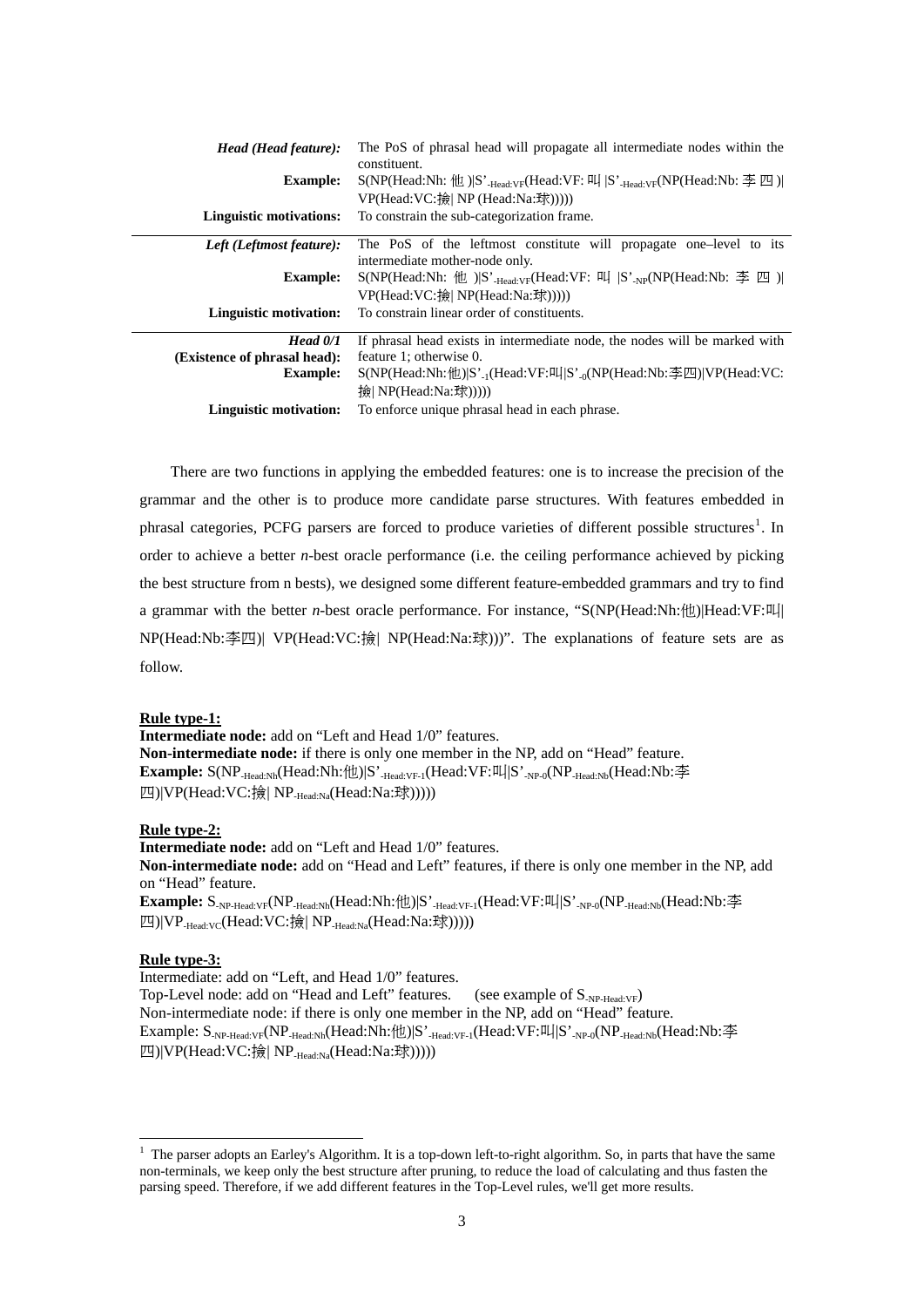Rules and their statistical probabilities are extracted from the transformed structures. The grammars are derived and trained from Sinica Treebank. Sinica Treebank contains 38,944 tree-structures and 230,979 words. Table 1 shows the number of rule types in each grammar and Table 2 shows their 50-best oracle bracketed *f*-scores on three sets of testing data. The three sets of testing data used in our experiments represent "moderate", "difficult" and "easy" scale of Chinese language respectively. We adopt PARSEVAL measures to evaluate the bracketed  $f$ -score  $(BF)^2$  $(BF)^2$  as Table 2. A bracket represents the phrasal scope. The reason we don't use labeled *f*-score is that we aim to evaluate the phrasal scope, rather than the effect brought by phrasal category.

Table 1. Numbers of rules for each grammar.

|             |        | Rule Type |        |
|-------------|--------|-----------|--------|
|             | Rule-1 | Rule-2    | Rule-3 |
| Rule number | 9,899  | 26,797    | 13,652 |

Table 2. The 50-best oracle performances from the different grammars.

| <b>Testing Data</b> | Sources                | Hardness  | Rule Type   |             |             |  |
|---------------------|------------------------|-----------|-------------|-------------|-------------|--|
|                     |                        |           | Rule type-1 | Rule type-2 | Rule type-3 |  |
| Sinica              | <b>Balanced corpus</b> | Moderate  | 92.97       | 94.84       | 96.25       |  |
| Sinorama            | Magazine               | Difficult | 90.01       | 91.65       | 93.91       |  |
| Textbook            | Elementary school      | Easy      | 93.65       | 95.64       | 96.81       |  |

From the above table, we can observe that the "Rule type-3" outperforms the "Rule type-1" and "Rule type-2". We adopt the approach used in Charniak et al. (2005) to analyze the *n*-best parse. Table 3 shows the bracketed *f*-score values of different candidate trees. From the result, we observe that the improvement after  $n=5$  is slight. Thus the number of ambiguous candidates can be dynamically adjusted according to the complexity of input sentences. For normal sentences, we may consider to take  $n=5$  in order to minimize the complexity. For long sentences or sentences with auto PoS tagging should take as large as *n*=50 to raise the ceiling of the best *f*-score.

Table 3. Oracle bracketed *f*-scores as a function of number n of *n*-best parses.

|                     | n     |                |       |       |       |       |  |
|---------------------|-------|----------------|-------|-------|-------|-------|--|
| <b>Testing Data</b> |       | $\mathfrak{D}$ |       | 10    | 25    | 50    |  |
| Sinica              | 91.88 | 94.39          | 95.91 | 96.17 | 96.25 | 96.25 |  |
| Sinorama            | 86.69 | 90.44          | 92.87 | 93.47 | 93.86 | 93.91 |  |
| Textbook            | 92.24 | 95.01          | 96.21 | 96.61 | 96.78 | 96.81 |  |

<span id="page-3-0"></span><sup>&</sup>lt;sup>2</sup> The harmonic mean of bracketed precision (BP) and bracketed recall (BR), i.e.  $BF = \frac{2 * BP * BR}{BP + BR}$ 

<u>.</u>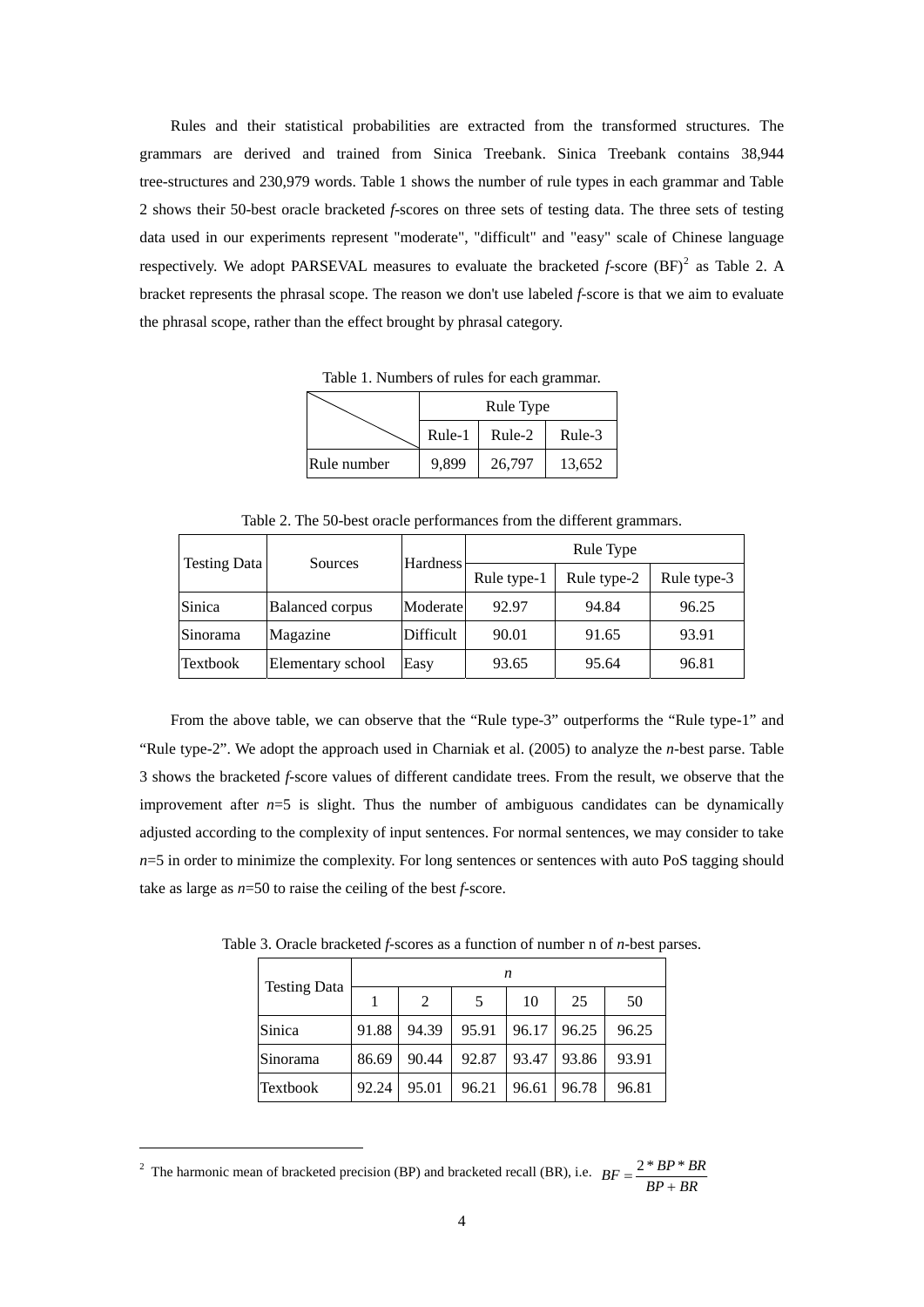For each candidate tree, its syntactic plausibility is obtained by rule probabilities produced by PCFG parser. Yet, we need semantic related information to help with finding the best tree structure among candidate trees. In the next section, we will see methods to get semantic related information.

## **3. Auto-Extracting world knowledge**

In our experiments, we use a Gigaword Chinese corpus instead of texts from web to extract word dependence pairs. The Gigaword corpus contains about 1.12 billion Chinese characters, include 735 million characters from Taiwan's Central News Agency (traditional characters), and 380 million characters from Xinhua News Agency (simplified characters)<sup>[3](#page-4-0)</sup>. Word associations are extracted from the texts of Central News Agency (CNA). First we use Chinese Autotag System (Tsai et. al., 2003), developed by Academia Sinica, to process the segmentation and PoS tagging of the texts. This system reaches a performance of 95% segmentation ability and 93% tagging ability. Then we parse each sentence<sup>[4](#page-4-1)</sup> in the corpus and assign semantic roles to each constituent. Based on the head word information, we extract dependence word-pairs between head words and their arguments or modifiers. There are three types of the word pairs: (a) head word on the left hand side:  $(H_W_C, X_W_C)$ ; (b) head word on the right hand side:  $(X_W_C, H_W_C)$ ; (c) coordinating structure:  $(H_W_C, H_W_C)$ . In the word pairs, "H" denotes Head, "W" means word, and "C" refers to PoS tag, "X" refers to any semantic role other than Head role. Figure 1 is an example of extracted word associations. The following illustrates how the automatic knowledge extraction works. We input a Chinese sentence to the parser:

# 他 叫 李四 撿 球

1

*Ta jiao Li-si jian qiu He ask L-isi pick ball "He asked Li-si to pick up the ball."* 

Here is the sentence after segmentation and PoS tagging:

## 他*(Nh)* 叫*(VF)* 李四*(Nb)* 撿*(VC)* 球*(Na)*

The parser analyzes the sentence structure and assigns roles to each phrase. And then word-pair knowledge of heads and their modifiers are extracted as shown in Figure 1. The processes above are repeated in new data, no matter in Gigaword or texts from the internet. Finally we obtain a great deal of knowledge on words and their relations, and the amount of knowledge is on the increase. Meanwhile the evaluator takes this knowledge is for reference as well.

<sup>&</sup>lt;sup>3</sup>http://www.ldc.upenn.edu/Catalog/CatalogEntry.jsp?catalogId=LDC2003T09<br><sup>4</sup>An existing pareer is used to produce 1 best tree of a septence

<span id="page-4-1"></span><span id="page-4-0"></span><sup>&</sup>lt;sup>4</sup>An existing parser is used to produce 1-best tree of a sentence.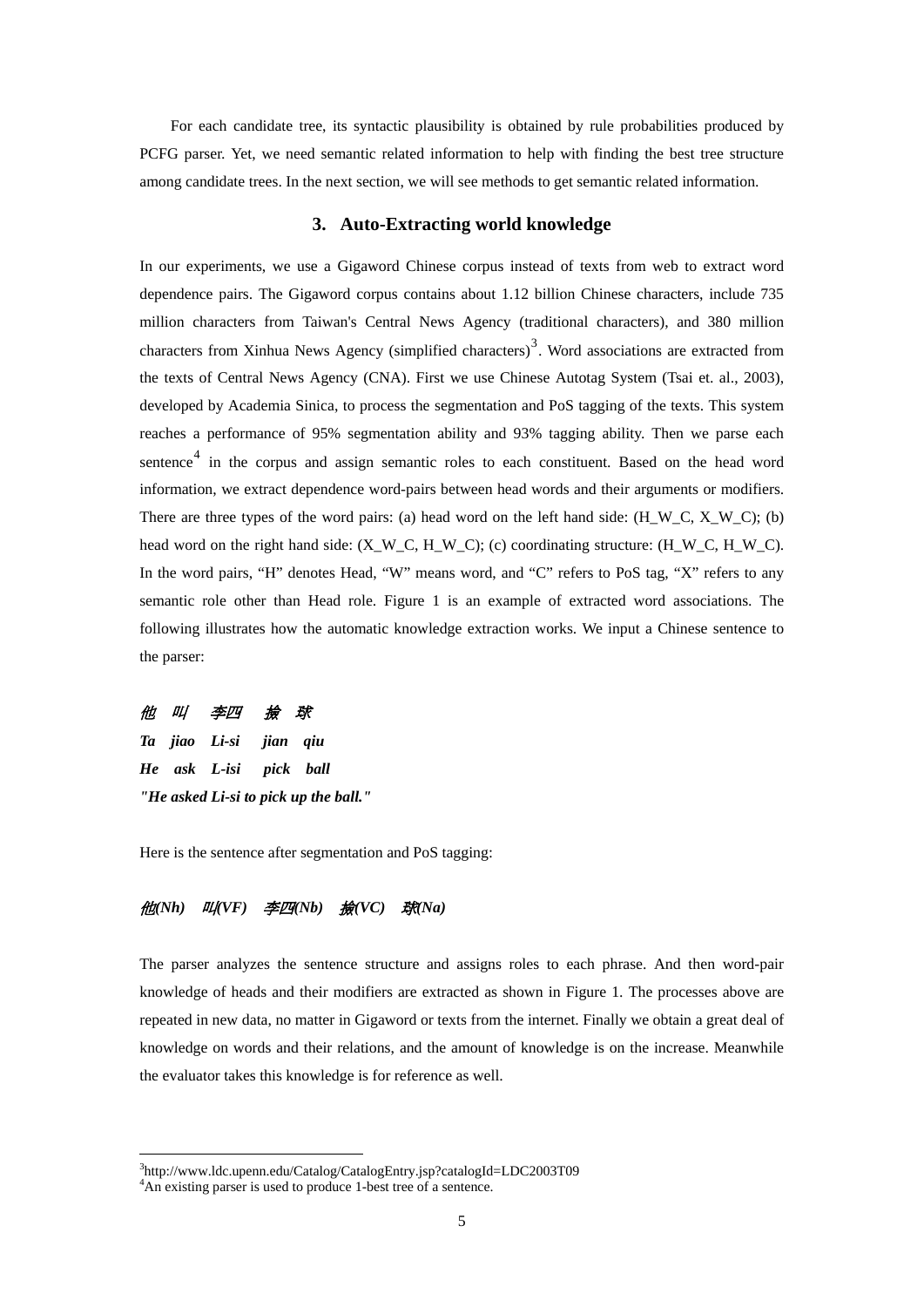| Parsing and role assignment: |                                                                                                       |                              |       |       |                  |       |  |  |  |
|------------------------------|-------------------------------------------------------------------------------------------------------|------------------------------|-------|-------|------------------|-------|--|--|--|
|                              | S(agent:NP(Head:Nhaa:他) Head:VF2:매 goal:NP(Head:Nba:牽 四) theme:VP(Head: VC2: 撿  goal:NP(Head:Nab:球))) |                              |       |       |                  |       |  |  |  |
|                              |                                                                                                       |                              |       |       |                  |       |  |  |  |
|                              |                                                                                                       | a                            |       |       |                  |       |  |  |  |
|                              |                                                                                                       |                              |       |       | c                |       |  |  |  |
|                              |                                                                                                       | Word association extraction: |       |       |                  |       |  |  |  |
|                              | Role1                                                                                                 | PoS <sub>1</sub>             | Word1 | Role2 | Po <sub>S2</sub> | Word2 |  |  |  |
| а                            | X                                                                                                     | Nh                           | 他     | Н     | VF               | 때     |  |  |  |
| b                            | H                                                                                                     | VF                           | ᇜ     | Х     | Nb               | 李四    |  |  |  |
| c                            | H                                                                                                     | VF                           | ᇜ     | X     | VC               | 撿     |  |  |  |
| d                            | H                                                                                                     | VС                           | 撿     | X     | Na               | 球     |  |  |  |

Figure 1. A sample for word association extraction.

We have 37,489,408 sentences that are successfully parsed and with word association information. And the number of extracted word associations is 221,482,591. The extracted word to word associations that undergo structure analysis and head word assignment are not perfectly correct, but they are more informative than simply taking words on the left and right hand window.

#### **3.1. Coverage rates of the word associations**

Data sparseness is always a problem of statistical evaluation methods. We test our extracted word association data in five different levels of granularities. Level-1 to Level-5 represents HWC\_WC, HW\_W, HC\_WC, HW\_C, and HC\_C respectively. We like to see the bi-gram coverage rates for each level of representation. We divide word association data into ten. Figure 2 shows coverage relationships between five levels and sizes of word association data for three testing data. The extracted word association data are divided into ten layers of different sizes for each level.



40.00% 50.00% 60.00% 70.00% 3M 6M 9M 12M 17M 21M 26M 30M 33M 37M size of corpus coverage rate (%)  $I$  evel-1  $-\blacksquare$  Level Level-3 <del>- X -</del> Level-4<br>Level-5

Figure 2. Coverage rates vs. size of Corpus: (a) Sinica; (b) Sinorama; (c) Textbook.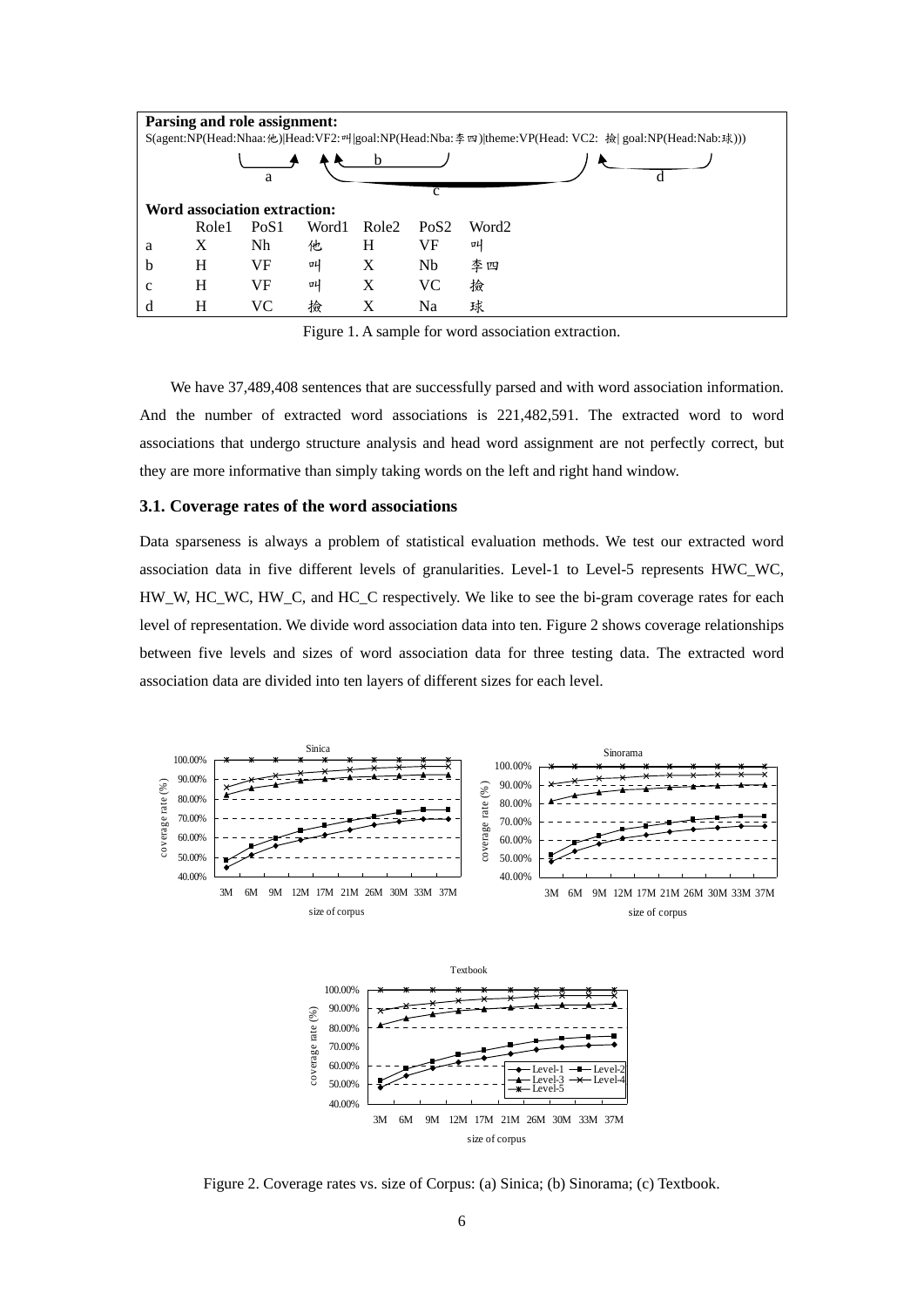Figure 2 shows that larger data increases the coverage rates, but the coverage of the fine-grained level word associations, e.g. Level-1 (HWC\_WC), is about 70%, which are far from saturation. Nonetheless the coverage rate can be improved by reading more texts from web. The coarse-grained level associations, e.g. Level-5 (HC\_C), cover the most category bi-gram. But it may not be very useful, since syntactic associations which are partially embedded in the PCFG are redundant. To achieve a better evaluation model, we derived new associations between semantic classes. Criteria for semantic classification are discussed in the following section.

#### **3.2. Incorporating semantic knowledge**

In this section, we propose a simple approach to build a semantic-class-based relation for words, and that will be Level-6 (HS\_S). Semantic class information is put into Level-6 in order to get high coverage and to avoid redundant syntactic associations in other levels. Besides, we hope to smooth the problem of data sparseness.

The idea is to classify words into their head morpheme. It begins with the transformation of every input "WORD, POS" in the data. We adopt affix database of high frequency verbs and nouns (Chiu et al., 2004) to setup noun and verb classes. There are 34,857 corresponding affixes. As to determinative measures (DM), we refer to the dictionary of measure words, and divide the DMs in the data into thirteen categories, according to the meanings of measure words. The thirteen categories include general, event, length, science, approximate measures, weight, square measures, container, capacity, time, currency value, classification measures, and measures of verbs. Finally we consult parts of speech analyses (CKIP, 1993) and the transformation rules of Figure 3 to build our semantic class. Take "張三, Nb" for example, its semantic class is "PersonalName" in our classification.

| <b>Notation:</b>                                                                      | WORD: user input Word                                                                           |  |  |  |  |  |  |
|---------------------------------------------------------------------------------------|-------------------------------------------------------------------------------------------------|--|--|--|--|--|--|
|                                                                                       | POS: user input PoS of the word                                                                 |  |  |  |  |  |  |
|                                                                                       | CLASS: transformation class of the word                                                         |  |  |  |  |  |  |
|                                                                                       | Affix (WORD): input WORD to find mapping affix from table                                       |  |  |  |  |  |  |
|                                                                                       | Prefix(WORD): prefix of the WORD                                                                |  |  |  |  |  |  |
|                                                                                       | Suffix(WORD): suffix of the WORD                                                                |  |  |  |  |  |  |
|                                                                                       | DM(WORD): input Word to find DM category                                                        |  |  |  |  |  |  |
| Input:                                                                                | WORD, POS                                                                                       |  |  |  |  |  |  |
| Output:                                                                               | <b>CLASS</b>                                                                                    |  |  |  |  |  |  |
| <b>Initial Step:</b>                                                                  |                                                                                                 |  |  |  |  |  |  |
|                                                                                       | CLASS=WORD;                                                                                     |  |  |  |  |  |  |
|                                                                                       | if WORD in affix table then CLASS=affix(WORD);                                                  |  |  |  |  |  |  |
|                                                                                       | if POS is verb or adverb then CLASS=POS+prefix(WORD);                                           |  |  |  |  |  |  |
|                                                                                       | if POS is noun then CLASS=POS+suffix(WORD);                                                     |  |  |  |  |  |  |
| <b>Mapping Step:</b>                                                                  |                                                                                                 |  |  |  |  |  |  |
| if POS is non-predicative adjective then CLASS='A'+prefix(WORD);<br>$/* e.g. A */$    |                                                                                                 |  |  |  |  |  |  |
|                                                                                       | if POS is preposition then CLASS='P'+suffix(WORD); /* e.g. $P^*$ /                              |  |  |  |  |  |  |
|                                                                                       | if POS is SHI then CLASS='SHI'; /* e.g. $\frac{1}{\mathcal{K}}$ */                              |  |  |  |  |  |  |
|                                                                                       | if POS is V_2 then CLASS='V_2'; /* e.g. $\overline{A}$ */                                       |  |  |  |  |  |  |
| if POS is DM or Measure and exist in DM table then CLASS=DM(WORD); /* e.g. DM/Nf $*/$ |                                                                                                 |  |  |  |  |  |  |
|                                                                                       | if POS is conjunction then CLASS=POS+prefix(WORD); $\frac{\pi}{6}$ e.g. Caa/Cab/Cba/Cbb */      |  |  |  |  |  |  |
|                                                                                       | if POS is determinative then CLASS=POS; /* e.g. Nep/Neqa/Neqb/Nes/Neu */                        |  |  |  |  |  |  |
|                                                                                       | if POS is pronoun then CLASS=WORD; $\frac{\pi}{8}$ e.g. Nh $\frac{\pi}{4}$                      |  |  |  |  |  |  |
|                                                                                       | if POS is time noun then CLASS= $Time$ ; /* e.g. Nd */                                          |  |  |  |  |  |  |
|                                                                                       | if POS is Postposition/Place Noun/Localizer then CLASS='Location'; /* e.g. Ng/Nc/Ncd */         |  |  |  |  |  |  |
|                                                                                       | if POS is Proper Noun and is family names then CLASS='PersonalName'; $\frac{\pi}{8}$ e.g. Nb */ |  |  |  |  |  |  |
|                                                                                       | if POS is aspectual adverb, CLASS=POS /* e.g. Di */                                             |  |  |  |  |  |  |
|                                                                                       | if POS is pre/post-verbal adverb of degree then CLASS= $Df'$ +suffix(Word) /*e.g. Dfa/Dfb */    |  |  |  |  |  |  |
|                                                                                       | if POS is VD/VCL/VL then CLASS=POS+suffix(WORD)                                                 |  |  |  |  |  |  |

Figure 3. Transformation algorithm.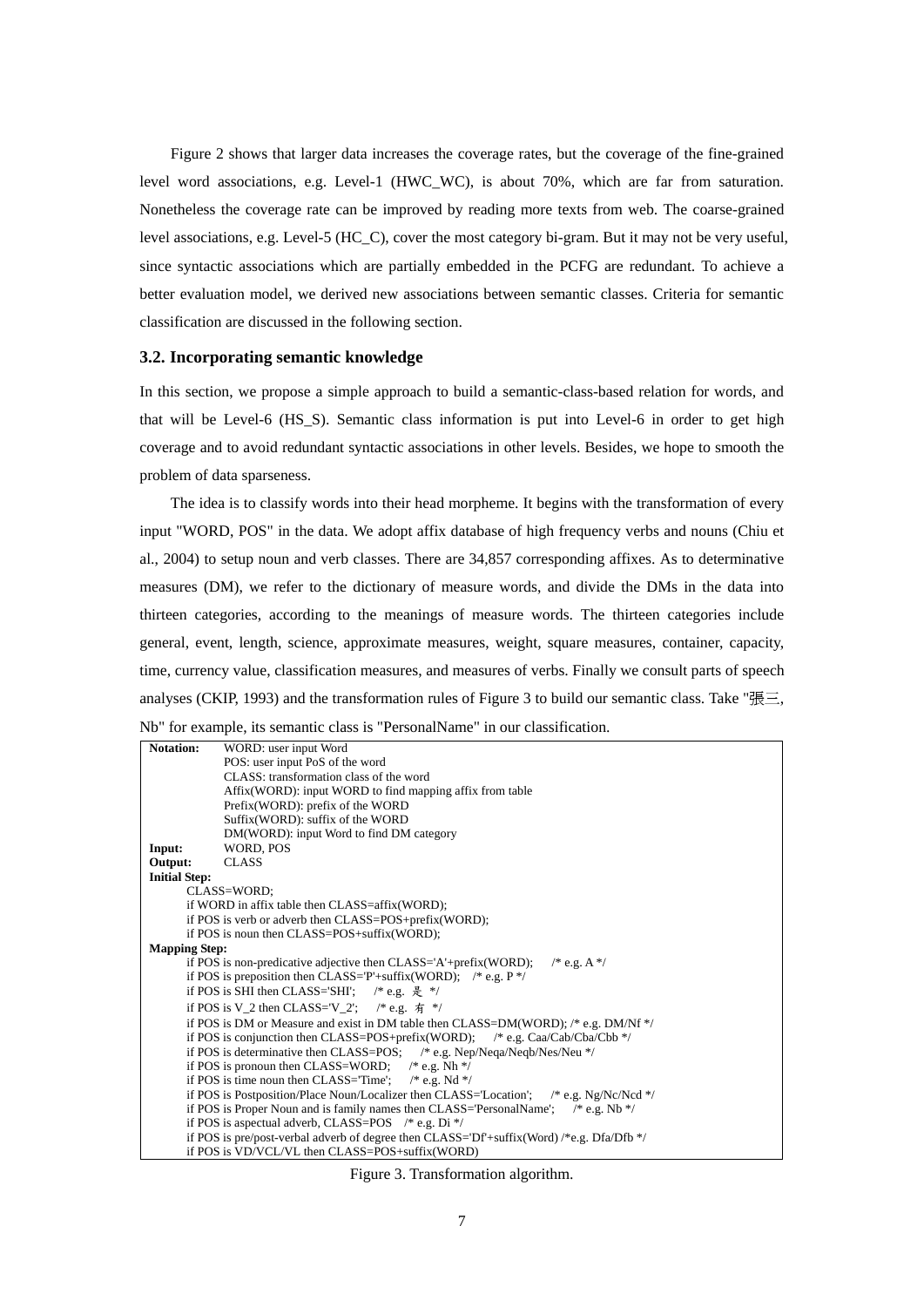We estimate the word association coverage rate as the above mentioned. From the results shown in Figure 4, the coverage rate of Level-6 is higher than Level-2, and the problem of data sparseness is indeed moderated.



Figure 4. WA coverage rate of Level-6.

Now we have semantic information. How it works with rule probability to find the best structure among the numerous ambiguous candidates will be discussed in Section 4.

## **4. Building evaluation model**

A sentence structure is evaluated by its syntactic and semantic plausibility. The syntactic plausibility is modeled by products of phrase rule probabilities of its syntactic tree. The semantic plausibility is modeled by the word association strengths between head words and their arguments or modifiers. For an input sentence s, the feature-embedded PCFG parser produces *n*-best trees of  $\{y_1(s),..., y_n(s)\}\$ . The evaluating model finds out the best structure according to the rule probability (syntactic) and corresponding word association probability (semantic). Rule probabilities are marked when *n*-best trees are produced. We will estimate word association probabilities in the following formula. In the formula, "Head" means the Head member word association, as HWC, HC, HW. "Modify" means modify or argument member, as in WC, W, C. "freq(Head)" means Head word frequency in the corpus and "freq(Head, Modify)" refers to the co-occurrence frequency of "Head" and "Modify".

$$
P(Modify | Head) = \frac{freq(Head, Modify)}{freq(Head)}
$$
 (1)

Data sparseness is a common problem in dealing with corpus. A minimal value  $\sigma$  is used to smooth data sparseness, such as *total number of WA token*  $\sigma = \frac{1}{\sigma}$ .

*Value*  $(y_n(s))$  in the formula below means the final evaluation value to each candidate tree.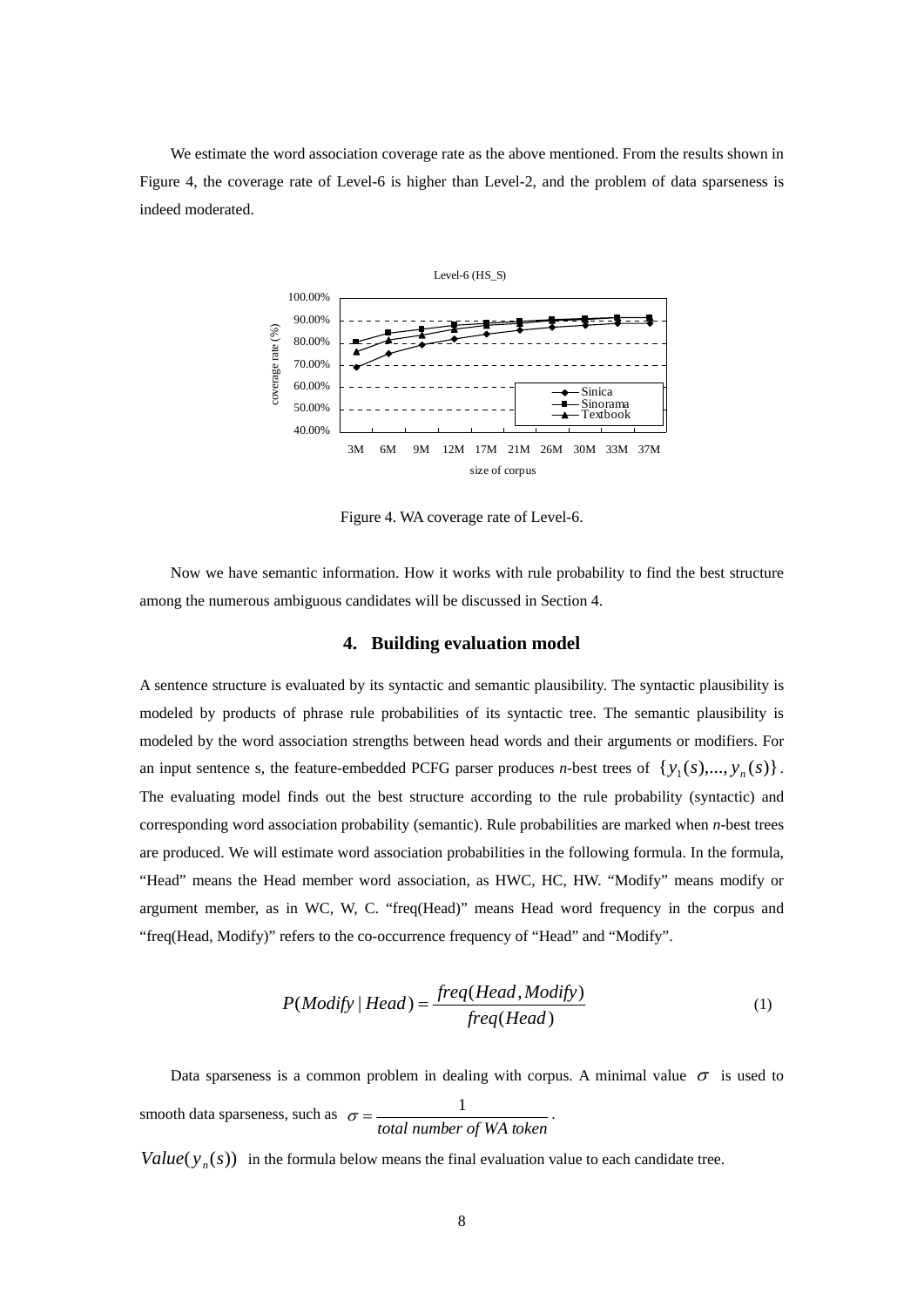Value
$$
(y_n(s))
$$
 =  
\n $\lambda * RuleValue(y_n(s)) + (1 - \lambda)WAValue(y_n(s))'$  (2)

Where  $RuleValue(y_n(s))$  is the rule probability of the sentence and  $WAValue(y_n(s))$  is the total word association value in different level *n*. RuleValue and WAValue are normalized, i.e. *(i-min)/(max-min)*. The following shows weighting in different levels and explanation of formula:

$$
WAValue(y_n(s)) = \sum_{level=1}^{6} \theta_{level} * WA_{level}(y_n(s))
$$
\n(3)

$$
WA_{level}(y_n(s)) = \prod_{all\_word\_association\_for\_y_n(s)} Head)
$$
 (4)

After semantic probability collocating with rule probability, we hope to find the best tree  $y^*(s)$ .

$$
y^*(s) = \arg \max Value(y_n(s))
$$
\n(5)

where  $y^*(s)$  has the best bracketed *f*-score. We calculate relating  $\lambda$  and  $\theta$  values from development sets. The development sets are adopted from trees in training data. In evaluation, we substitute  $\lambda$  and  $\theta$  for every interval of 0.1 from 0 to 1. Then we find out the best results in certain probability. The experiment results will be shown in the following section. Moreover, we justify whether the word associations are reasonable.

## **5. Experimental results**

We evaluated the performance of our evaluating model using the standard PARSEVAL metrics. Hsieh et al. (2005) state that the bracketed *f*-score of short sentence parsing (the length of a sentence is from 1 to 5 words) is over 90% in their experiment. As a result, the following experiments are on sentences more than 6 words. The oracle 50-best bracketed *f*-scores of "Rule type-3" are listed in Table 4.

Testing data Top *n*-best Sinica Sinorama Textbook 1-best | 83.09 | 77.545 | 83.195 50-best | 90.11 | 87.445 | 89.945

Table 4. The bracketed *f*-scores of 1-best and oracle performance of 50-best. (sentence length≥ 6)

To simplify our evaluation model, we try to find the most effective levels of associations first. In turn, the evaluation model uses only one level of association and rule probabilities to select the best structure from n candidates. That is,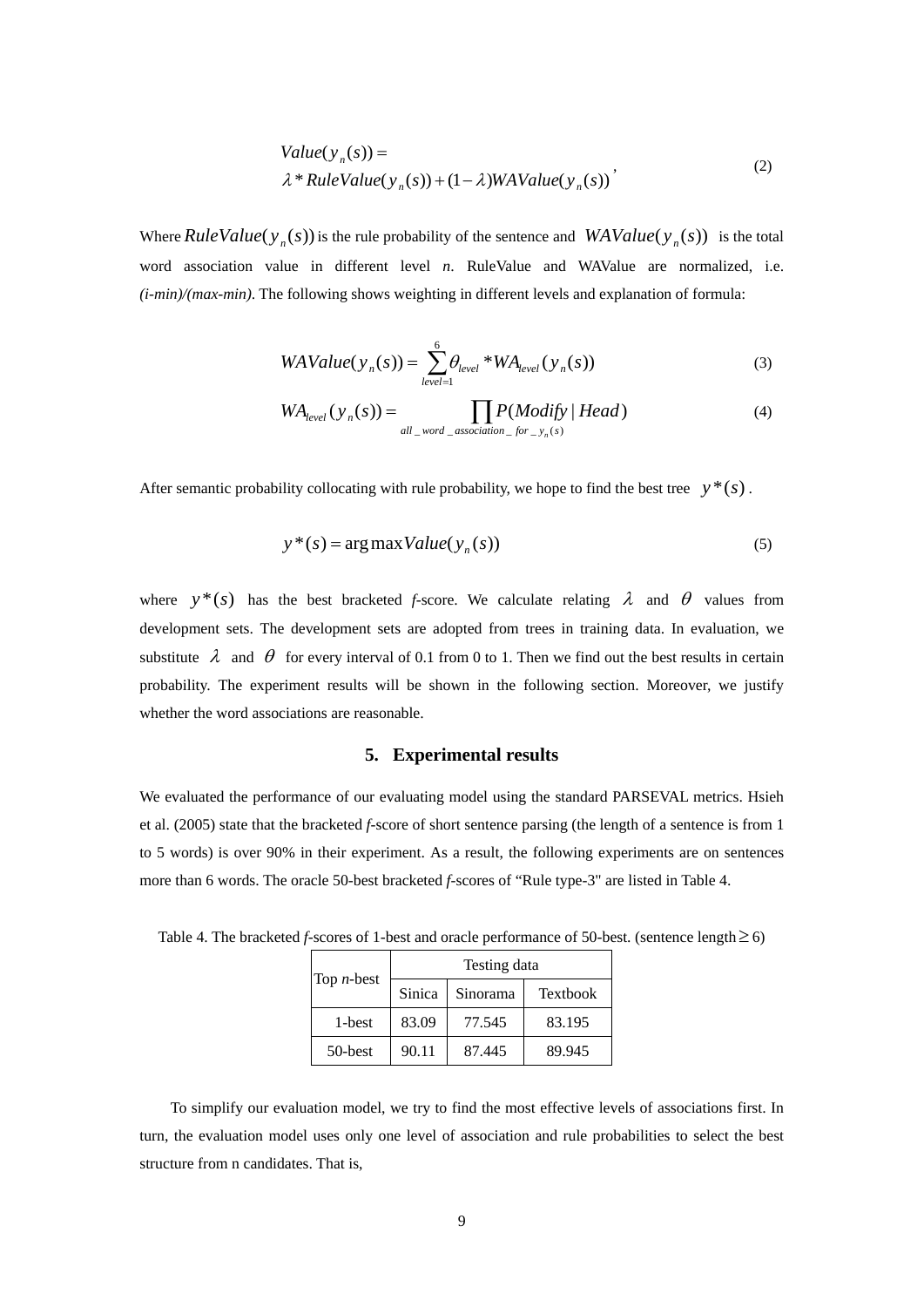$$
WAValue(y_n(s)) = WA_{level}(y_n(s)) = \prod_{all\_word\_association\_for\_y_n(s)} P(Modify | Head)
$$
\n(6)

Figure 5 displays the results of testing data. The best results of Level-1 slightly surpass that of Level-2; results of Level-6 overtake that of Level-3; Level-6 has better performance than Level-5. Therefore, only three levels (Level-1, Level-4 and Level-6) are chosen to be calculated, for dimension reduction.



Figure 5. Matching rule with WA value in each level (sentence length  $\geq$  6).

Finally we use the combination of L1, L4, and L6 associations and rule probabilities to evaluate plausibility of structures. Results of experiments on the three testing data are shown in Table 5.

| Models        | Testing data |          |          |  |
|---------------|--------------|----------|----------|--|
|               | Sinica       | Sinorama | Textbook |  |
| R, L1, L4, L6 | 86.59        | 82.81    | 85.97    |  |

Table 5. The bracketed *f*-scores of 50-best parses (sentence length  $\geq$  6)

In Table 5, we see that semantic information is effective in finding correct structure. If we justify the rationality of WA, about 3.5%~5.2% of the performance is raised. In our experiments,  $\lambda = 0.7$ ,  $\theta_1 = 0.7$ ,  $\theta_4 = 0.3$ , and  $\theta_6 = 0.5$ . In Charniak et al. (2005), the f-score was improved from 89.7% (without reranking) to 91.02% (with reranking) for English; the oracle f-score was 96.8% for n-best in their paper. From the result, we see an improvement in the testing data. With the more data parsed, better word-association values are obtained. This enhances the parsing performance and reaches our goal of self-learning.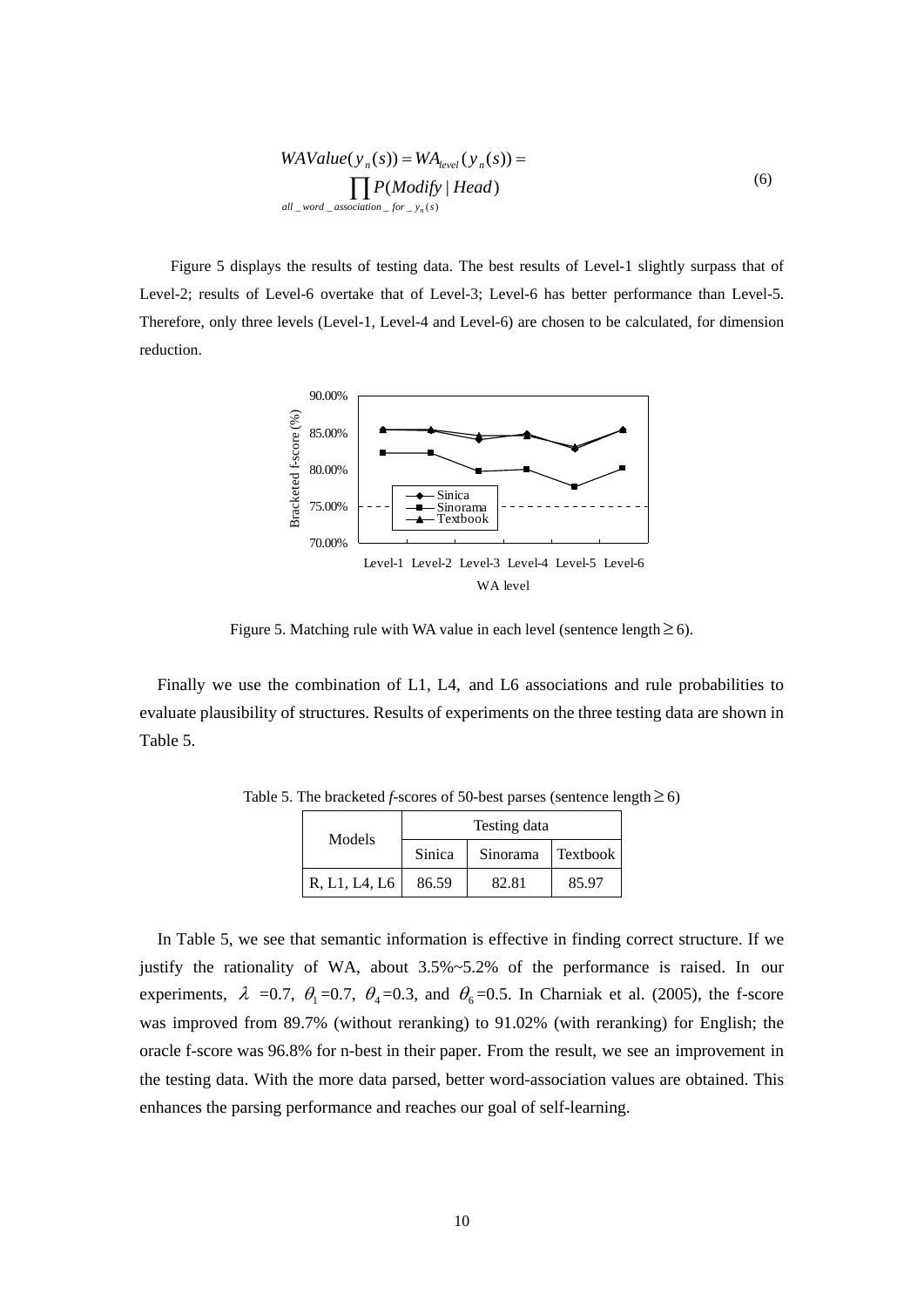# **6. Further Experiments on Sentences with Automatic PoS Tagging**

Perfect testing data was used in the above experiments without considering PoS tagging errors. However, in reality, PoS tagging errors will degenerate parsing performances. The real parsing performances of accepting input from PoS tagging system are shown in the Table 6(1). In this table, "Autotag" mean to markup the best PoS on the segmented data. The naïve approach to overcome the PoS tagging errors is to delay some of the ambiguous PoS resolution for words with lower confidence tagging scores and leave the ambiguous PoS to be resolves at parsing stage. The tagging confidence of each word is measured by the following value.

Confidence value = 
$$
\frac{P(c_{1,}w)}{P(c_{1,}w) + P(c_{2,}w)},
$$
\n(7)

where  $P(c1,w)$  and  $P(c2,w)$  are probabilities assigned by the tagging model for the best candidate "c1,w" and the second best candidate "c2,w".

In Table 6(2), "Autotag with confidence value=1.0" means that if confidence value  $\leq$  1.0, we list all possible PoSs for parser to decide. The experimental results, Table 6(2), show that delaying ambiguous PoS resolution does not improve parsing performances, since PoS ambiguities increase structure ambiguities and the PCFG parser is not robust enough to select better syntactic structures.

Table 6. Oracle bracketed *f*-scores of different autotag for parsing:

| Top $n$ -best |         | Testing data |          |                 |  |
|---------------|---------|--------------|----------|-----------------|--|
|               |         | Sinica       | Sinorama | <b>Textbook</b> |  |
| (1)           | 1-best  | 75.31        | 72.05    | 79.27           |  |
|               | 50-best | 84.09        | 83.36    | 87.54           |  |
| (2)           | 1-best  | 73.41        | 68.34    | 77.83           |  |
|               | 50-best | 86.45        | 83.99    | 88.83           |  |

(1)Autotag; (2)Autotag with confidence value  $= 1.0$ .

We then apply our evaluation model to select the best structure from 50-best parses. The results are shown in Table 7. The experiment above takes "Rule type-3" for *n*-best parses. The bracketed *f*-score is raised from the original 73.41% to 79.34%, about 4% of improvement in the Sinica testing data. Sinorama data is improved from 68.34% to 74.78%. Textbook data is from 77.83% to 82.59%. All these results are raised up to 2%~4%. We can see that our evaluating model finds better results than Autotag. In solving the ambiguous POS, our evaluating model produces better tree structures than Autotag.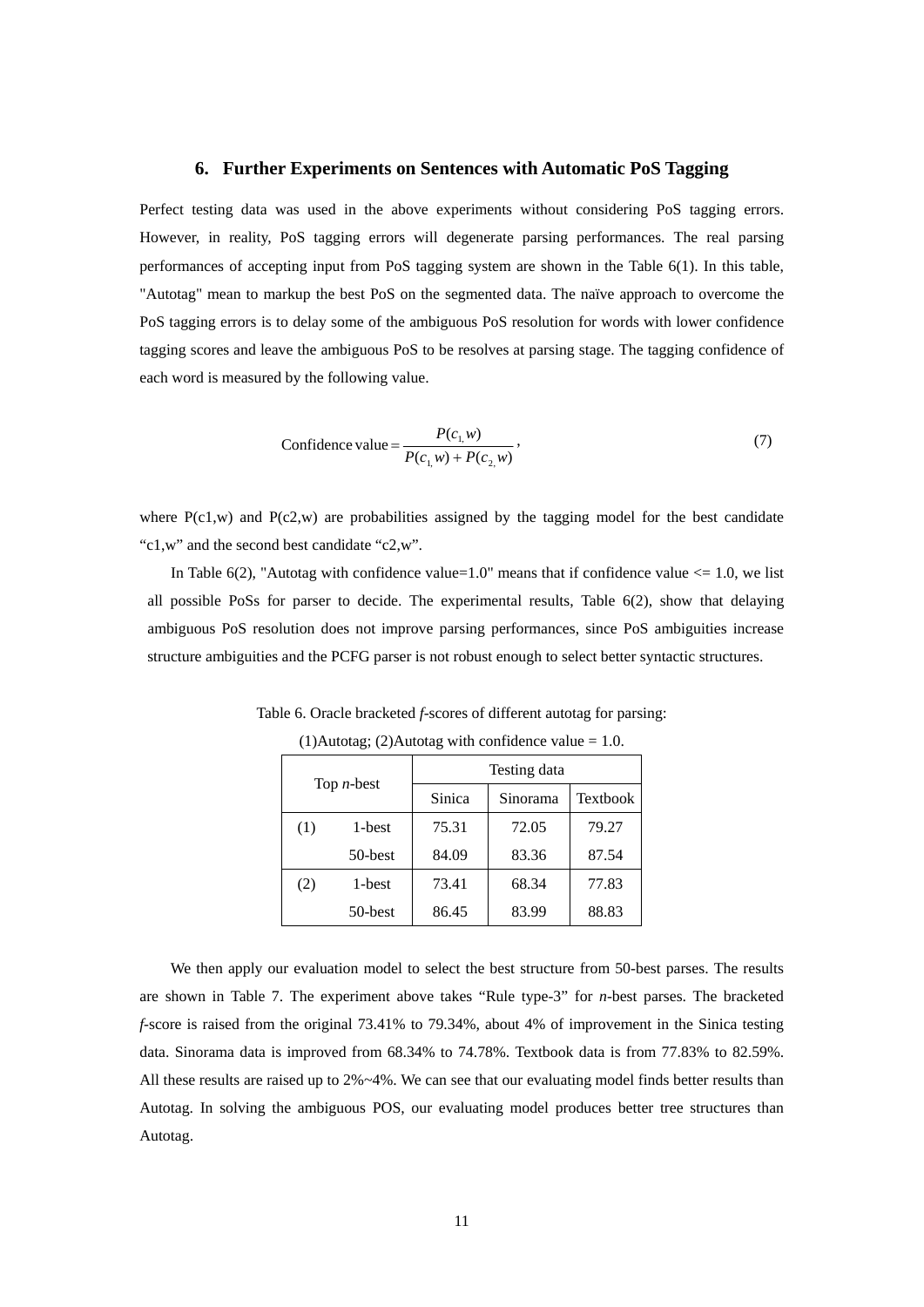| Models        | Testing data |          |          |  |
|---------------|--------------|----------|----------|--|
|               | Sinica       | Sinorama | Textbook |  |
| R, L1, L4, L6 | 79.34        | 74.78    | 82.59    |  |

Table 7. The bracketed *f*-scores in Autotag with confidence value=1.0 and 50-best parses (sentence length  $\geq$  6).

#### **7. Conclusion**

Parsers of any language aim to correctly analyze the syntactic structure of a sentence, often with the help of semantics. This paper shows a self-learning method to produce imperfect (due to errors produced by automatic parsing) but unlimited amount of word association data to evaluate the *n*-best trees produced by a feature-extended PCFG grammar. We prove that although the statistical association strengths produced by automatic parsing are not perfect, still the extracted data is reliable enough in measuring plausibility of ambiguous structures. The parser with this WA evaluation is considerably superior to those without evaluation. We believe that the above iterative learning processes can improve parsing performances automatically by learning word-dependence knowledge continuously from web. We also propose an easy method to produce *n*-best of a sentence. First of all we slightly modify the parser to produce *n*-best. Then different feature sets in grammar rules are used to bring forth different results. There is one feature set that covers more structures than the original 1-best. In our experiments, we use 50-best to estimate the efficiency of our evaluating model.

On the other hand, we offer a general syntactic and semantic evaluation model. We input *n*-best parses to our evaluating model. The evaluating model selects the best parse from this set of parses using a rule and semantic probability. The system we described, using the standard PARSEVAL framework, has a bracketed *f*-score of the selected trees, which is 86.59% higher to the original 1-best. Furthermore, ambiguous PoS of a word is also parsed and evaluated on *n*-best. We can see that our evaluating model finds better results than Autotag.

In the future research, we plan to improve the quality of word-association. Three aspects need to done: improving the accuracy of PoS tagger; enhancing the parser's ability to solve common mistakes, such as parsing conjunctive structures; extracting more word associations by reading and parsing text from web. As to the evaluating model, a properly corresponding semantic classifications from coarse to fine-grained category are needed in Level-6.

# **8. Acknowledgements**

This research was supported in part by National Science Council under Grant NSC 95-2422-H-001-008- and National Digital Archives Program Grant 95-0210-29-戊-13-09-00-2.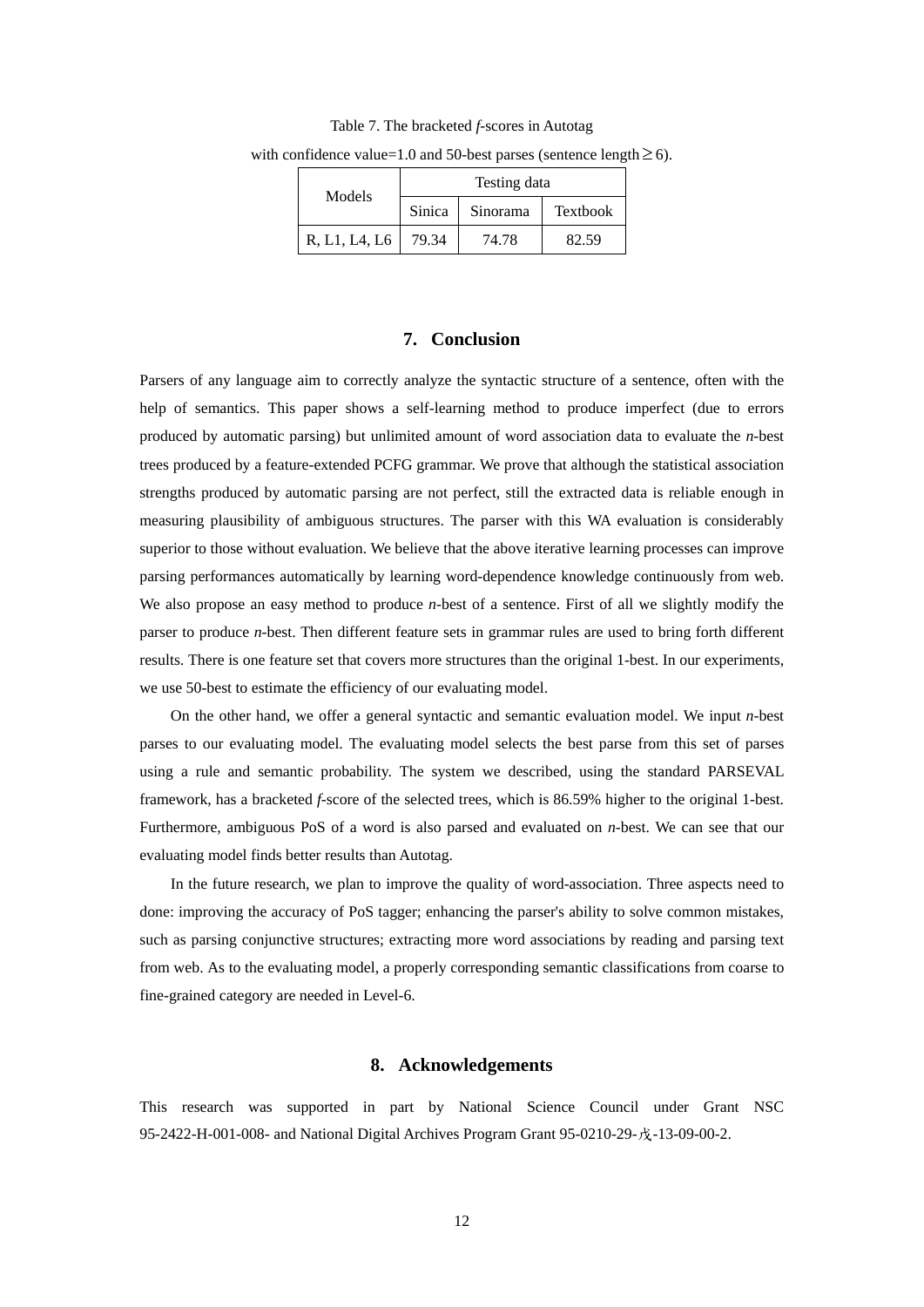## **9. References**

- Eugene Charniak and Mak Johnson. 2005. Coarse-to-fine *n*-best parsing and MaxEnt discriminative reranking. In *Proceedings of the 43rd Annual Meeting of the Association for Computational Linguistics*, pages 173-180, Ann Arbor, MI.
- Keh-Jiann Chen, Chu-Ren Huang, Feng-Yi Chen, Chi-Ching Luo, Ming-Chung Chang, Chao-Jan Chen, and Zhao-Ming Gao. 2003. Sinica Treebank: design criteria, representational issues and implementation. In Anne Abeille, (ed.): *Building and Using Parsed Corpora. Text, Speech and Language Technology*. 20:231-248, pp231-248.
- Yuchang Chen, Masayuki Asahara, and Yuji Matsumoto. 2004. Deterministic Dependency Structure Analyzer for Chinese. In *Proceedings of the First International Join Conference on Natural Language Processing*, pages 135-140, Sanya City, Hainan Island, China.
- Chih-Ming Chiu, Ji-Qing Luo, and Keh-Jiann Chen. 2004. Compositional semantics of mandarin affix verbs. In *Proceedings of ROCLING XVI: Conference on Computational Linguistics and Speech Processing*, pages 131-139, Taipei.
- CKIP (Chinese Knowledge Information processing). 1993. The categorical analysis of Chinese. Technical Report no 93-05. Taipei: Academia Sinica.
- Michael Collins. 1999. Head-driven statistical models for natural language parsing. PhD thesis, University of Pennsylvania.
- Michael Collins. 2000. Discriminative reranking for natural language parsing. *In Machine Learning: Proceedings of the Seventeenth International Conference (ICML 2000)*, pages 175-182, Morgan Kaufmann, San Francisco, CA.
- Yu-Ming Hsieh, Duen-Chi Yang, and Keh-Jiann Chen. 2005. Linguistically-motivated grammar extraction, generalization and adaptation. In *Proceedings of the Second International Join Conference on Natural Language Processing*, pages 177-187, Jeju Island, Republic of Korea.
- Mark Johnson. 1998. PCFG models of linguistic tree representations. *Computational Linguistics*, 24(4): 613-632.
- Dan Klein and Christopher D. Manning. 2003. Accurate unlexicalized parsing. In *Proceedings of the 41st Annual Meeting of the Association for Computational Linguistics*, pages 423-430, Sapporo, Japan.
- Yu-Fang Tsi and Keh-Jiann Chen. 2003. Context-rule model for PoS tagging. In *Proceedings of 17th Pacific Asia Conference on Language, Information and Computation (PACLIC 17)*, pages 146-151, COLIPS, Sentosa, Singapore.